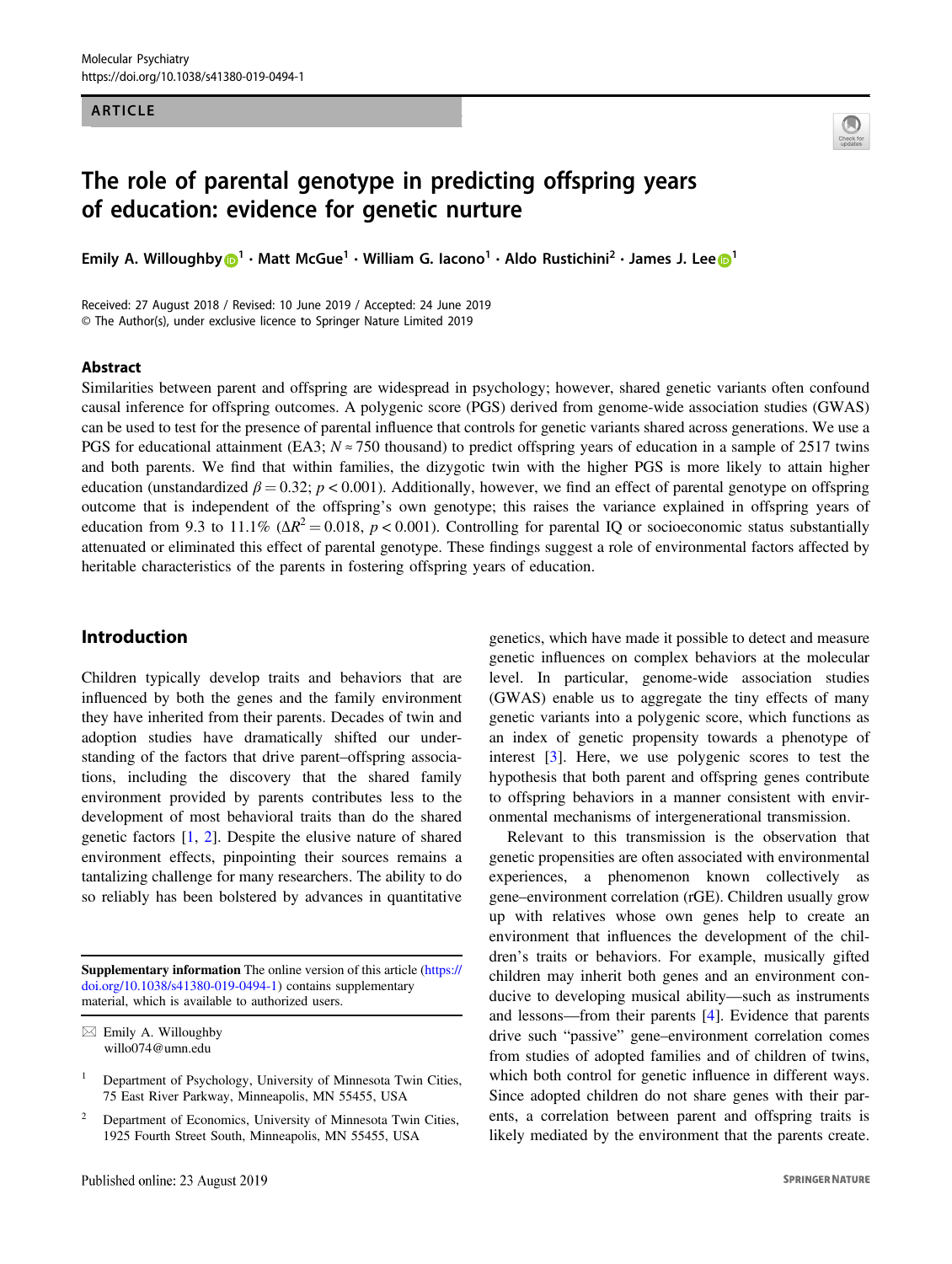This approach has uncovered an effect of home environment on cognitive development [[5\]](#page-8-0) and educational attainment [[6\]](#page-8-0) of children in adopted families. The children-oftwins design compares the offspring of adult identical twins as a way to clarify whether measures of family environment directly influence child outcomes or are genetically mediated [\[7](#page-8-0)]. This method has produced evidence that the relationship between parental divorce and offspring drug use is genetically mediated, while divorce plays a direct environmental role in the development of offspring emotional problems [\[8](#page-8-0)].

While these are valuable methods, their utility is limited by a number of factors, including practical difficulties in assembling large samples of families with the relevant structure (e.g., adoption). GWAS, by contrast, provide a toolkit for direct quantification of genetic transmission from parents to offspring at the individual level. This is enabled by the massively polygenic architecture of many complex outcomes, and that individual scores based on aggregate single-nucleotide polymorphisms (SNPs) associated with these outcomes have substantial predictive value. One of the outcomes that has been studied most successfully in these ways is educational attainment (measured in total years of education, or "EduYears"). The most recent GWAS of educational attainment, which included 1.1 million individuals, identified 1271 significant SNPs [\[9](#page-8-0)]. A polygenic score (PGS) constructed from this large sample is now able to predict 11–13% of the variance in educational attainment and 7–10% of the variance in cognitive ability, exceeding all previous benchmarks [\[10](#page-8-0), [11\]](#page-8-0), and providing further evidence that educational attainment is a viable proxy for cognitive ability.

The PGS constructed from these studies are reliable enough to draw inferences about sources of environmental variation that are often inconclusive in twin and adoption studies. As of early 2018, these scores have been used to predict outcomes in offspring consistent with a causal role of the environment fostered by the parents. Kong et al. [\[12](#page-8-0)], the first to demonstrate "genetic nurture" with a PGS, found that almost 30% of the offspring PGS's correlation with their educational attainment is due to the environment provided by their parents, as inferred from a significant effect of the non-transmitted portion of the parents' genomes. Bates et al. [[13\]](#page-8-0) subsequently produced a similar finding in a sample of genotyped twins and their parents using a virtual-parent design, which additionally found that a family's inherited socioeconomic status (SES) was significantly related to both parents' and offspring's polygenic scores. These studies were followed by Belsky et al. [\[14](#page-8-0)], which was the first to provide evidence for such environmental transmission using a PGS derived from EA3 data in a sample of siblings and their parents. Liu [\[15](#page-8-0)] replicated the genetic nurture effect of parents' genome on offspring

outcome and additionally examined this effect with grandparents, finding no evidence that the non-biological transmission of educational attainment persists beyond one generation.

These studies have shed valuable light on questions surrounding the non-genetic pathways of intergenerational transmission of outcomes, and in doing so have raised others of import and interest. For example, it remains largely unexplored whether and to what extent other social outcomes and parent/offspring phenotypes—for example, IQ and "soft" skills—follow a similar pattern of non-genetic transmission. Additionally, the family characteristics and processes that could mediate the effects of genetic nurture remain mostly unexplored.

We replicate the "genetic nurture" effect in a relatively rare kind of dataset consisting of both monozygotic and dizygotic twins and (typically) both parents, all of whom are genotyped. In doing so, we seek to address the outstanding questions about genetic nurture with the following logic. In the simplest quantitative-genetic model, the portion of the parent genotype that leads causally to the measured trait their "true" genetic value—affects the educational attainment of the children through the true genetic value of the offspring, which is inherited fully from the parents. This model predicts that offspring polygenic scores would completely mediate the effect of the parent polygenic scores. However, a unique contribution of parental PGS to offspring outcomes would suggest that parental genotypes affect something about the environment that influences the offspring's outcome; this causal path would therefore act apart from and in addition to the parents' contribution to the offspring's genotype. Other parental phenotypes, such as socioeconomic status, can be used as covariates to test for a significant reduction in the partial regression coefficient of parental PGS. This finding would be consistent with a causal role of parental PGS on these covariates, which may be good measures of the environmental variables that could in turn affect offspring outcomes (Fig. [1\)](#page-2-0).

To conduct a direct test of this model, we use EA3 derived polygenic scores from pairs of monozygotic and dizygotic twins and both of their parents, enabling the investigation of two fundamental questions. First, do polygenic scores predict educational attainment and related phenotypes within families, such that the dizygotic twin with the higher polygenic score will also tend to have attained the highest education? If genetic nurture is operating, then a population GWAS will overestimate a given SNP's "true" regression coefficient—that is, the regression coefficient induced by its average effect of gene substitution [\[16](#page-8-0), [17](#page-8-0)] and linkage disequilibrium with other causal sites. The reason for the overestimation is that an individual's SNP genotype is confounded by the genotypes of the parents, which affect some parental phenotype that in turn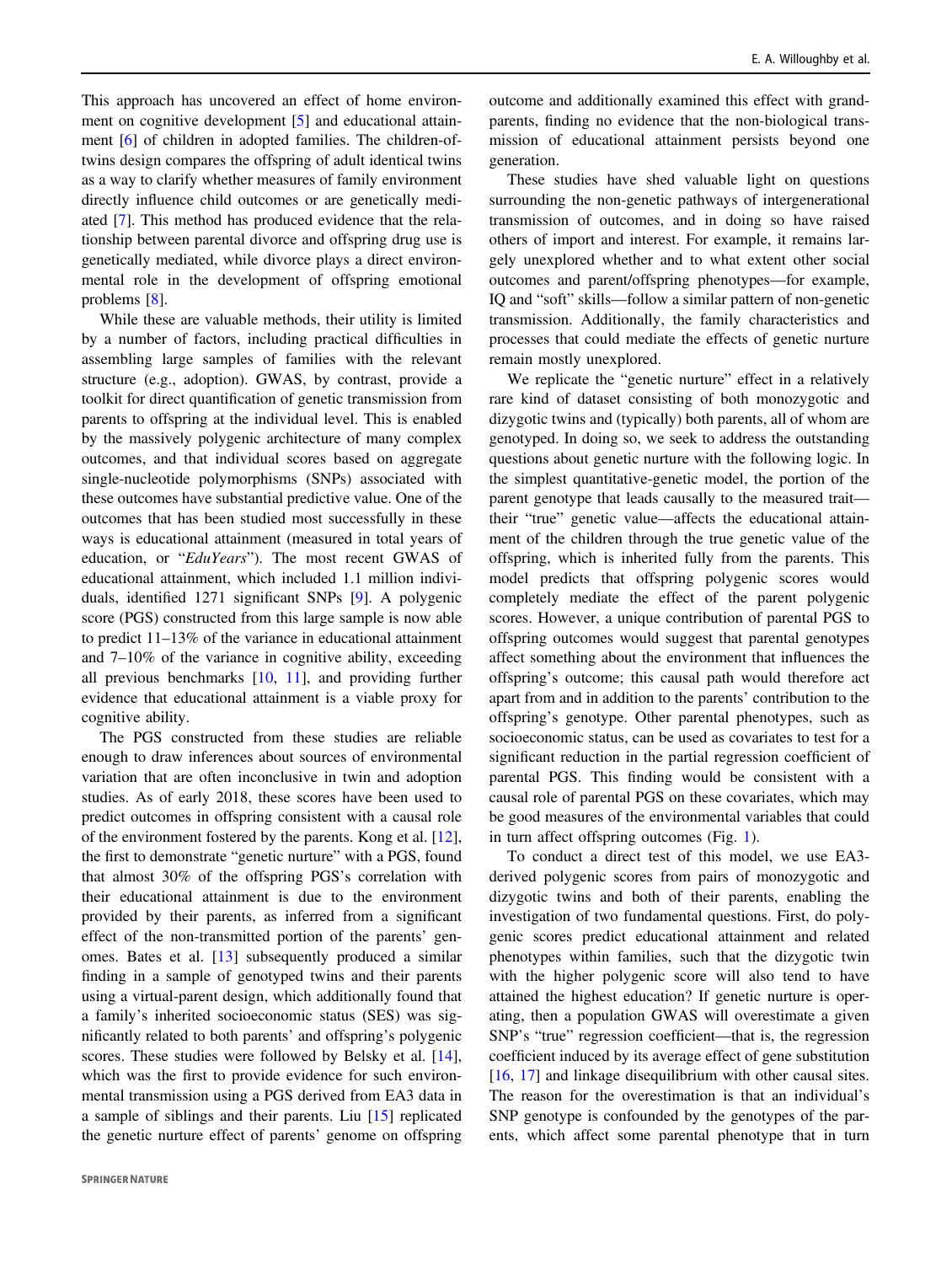<span id="page-2-0"></span>

Fig. 1 Path diagram representing hypothesized causal and mediating pathways. The true genetic value of the parents, which is imperfectly captured in a polygenic score, causally influences the offspring's genotype. The parents' genes may influence the offspring trait through parental characteristics such as socioeconomic status, IQ, and education

affects the trait being studied in the GWAS. In a withinfamily setting, however, two siblings with different PGS values are expected to differ phenotypically by an amount given solely by the true effects; this is because the confounding factor of parent genotype is fixed to be the same for all siblings begotten by a given pair of parents. Thus, if the PGS is derived from a GWAS of a trait subject to genetic nurture, the predictive power of the PGS should decline when it is applied within families.

Second, does accounting for parental PGS improve the prediction of offspring years of education over and above how well offspring PGS predicts this outcome, and do environmental factors correlated with parental PGS explain this increment in prediction?

We address these research questions in an investigation of genetic nurture for years of education using moleculargenetic techniques on large samples.

## Methods

## Sample

The current project is based on the results of a genome-wide association study conducted by the Minnesota Center for Twin and Family Research (MCTFR). The sample under investigation represents 4478 genotyped individuals of European ancestry with polygenic scores (PGS) for years of education [\[18](#page-8-0)]. Comprising this sample are sets of parents and offspring from a total of 1223 families, including 2032 parents (1093 mothers and 939 fathers) and 2446 twins (830 dizygotic, 55% female; 1616 monozygotic, 53% female). Parent predictors and outcomes are calculated as the mean of mother and father on a given variable score; e.g., EduYears PGS.

#### Measures

Participants were genotyped on 527,829 SNPs using the Illumina Human660W-Quad array (see ref. [\[18](#page-8-0)] for additional details on sampling, assessment, quality control, and imputation performed on the MCTFR sample). A polygenic score (PGS), often called the polygenic risk score in disease prediction, is calculated from a set of SNPs that are tested in the initial sample for association with a trait of interest (see Supplementary Online Materials Section 1) [[19\]](#page-8-0). Parent and offspring polygenic scores for years of education are used to predict outcomes using multivariate regressions, as was done by Belsky et al. and Liu. A finding of the parent PGS having a significant partial regression coefficient is equivalent in interpretation to the finding of non-transmitted alleles having a significant partial regression coefficient in the method of Kong et al. and Bates et al. (Supplementary Online Materials Section 7). Note that such a finding cannot be the result of ameliorating the noisiness of the offspring PGS, as the weights in both the parent and offspring PGS are derived from the same GWAS with the same sampling errors (Supplementary Online Materials Section 4 and accompanying Supplementary Fig. S1).

Polygenic scores for two non-behavioral phenotypes, derived using the same prediction methods as for *EduYears*, are used as negative controls to test the assumption that the hypothesized effect of genetic nurture on years of education is unique to its PGS, and is not simply the result of attenuating the noise in the offspring PGS due to GWAS sampling error. Therefore, if the addition of parent PGS for EduYears is found to add significant incremental variance to offspring years of education, we would predict that a nonbehavioral parent PGS would add a nonsignificant increment in predicting their accompanying offspring phenotypes. We used a physical PGS for body-mass index (BMI; body mass divided by the square of body height,  $\text{kg/m}^2$ ) and height for all participants in our sample. These scores are derived from UK Biobank summary statistics [[20\]](#page-8-0).

Outcome variables are represented by a variety of behavioral and physical phenotype data for both parents and offspring. Behavioral phenotypes include educational attainment, assessed as years of education for offspring (ranging from 11 to 20) and level of education for parents (coded on a  $1-5$  scale with  $1 =$  less than high-school up to  $5 =$  professional degree), self-reported high-school grades reported on a 0 to 4 grade point average (GPA) scale, IQ scores for both parents and offspring, family socioeconomic status (SES; represented by a composite made up of family income, parent education level, and parent occupation level on a z-score scale), and soft skills (represented by a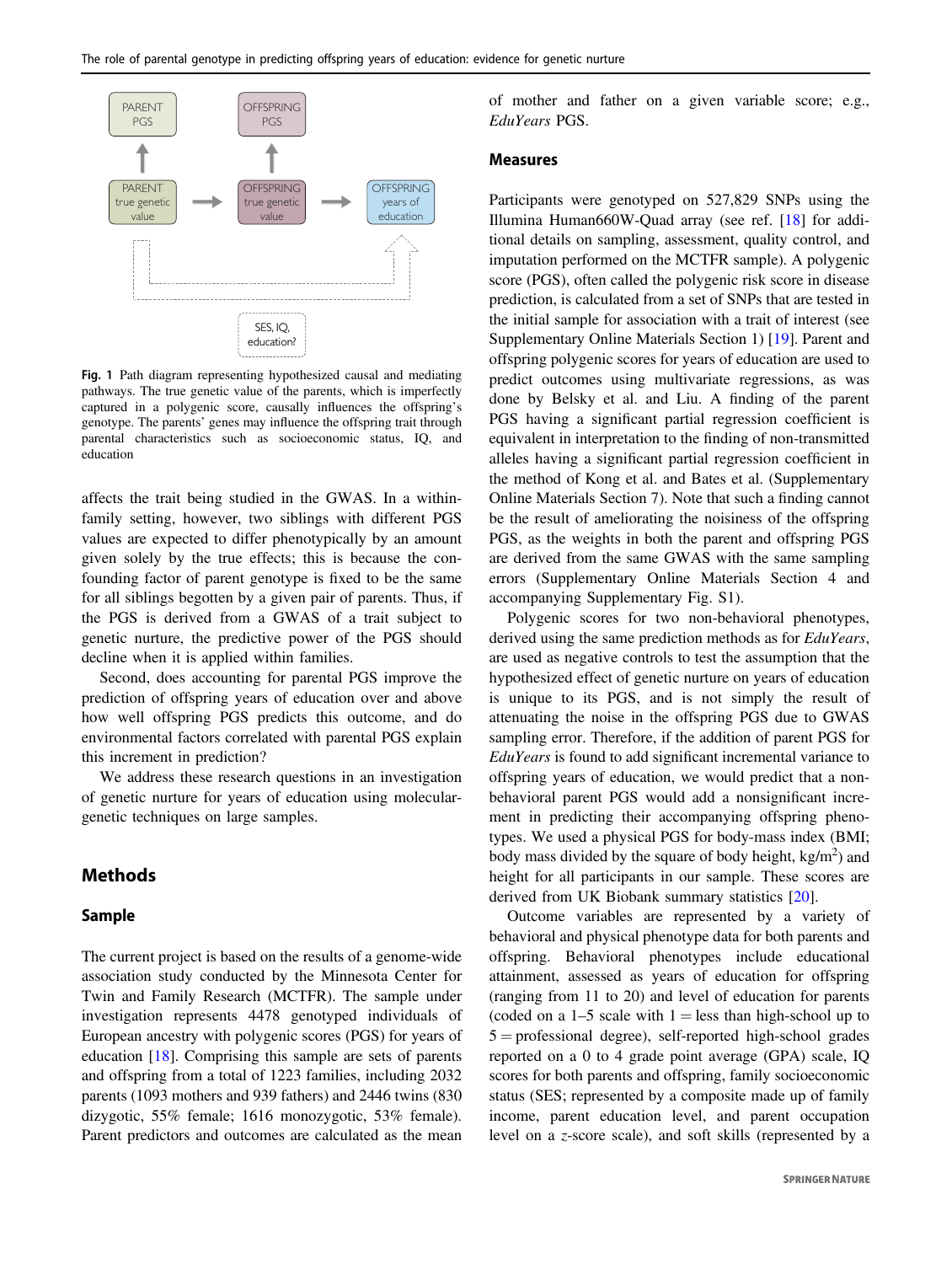composite of personality measures of conscientiousness, capacity to be hard-working, and self-control on a z-score scale). This soft skill measure is included to explore to what extent a polygenic score for years of education significantly predicts a non-cognitive behavioral phenotype that is plausibly related to educational success. Socioeconomic status z-scores were available for 1221 families. Offspring were assessed for some phenotypes at different ages. Years of education were recorded at an age typical for having completed education (*M* age = 29, SD = 1.4). High-school GPA was assessed at age 17 for all offspring. IQ scores were assessed using an abbreviated form of either the Weschler Adult Intelligence Scale-Revised (WAIS-R [\[21](#page-8-0)]) for participants age 16 years and older (47.1% of sample), or the Weschler Intelligence Scale for Children-Revised (WISC-R [\[22](#page-8-0)]) for those younger than 16 (52.9% of sample), for an overall mean IQ assessment age of 14.4  $(SD = 2.9)$  for offspring in the sample. BMI and height were measured directly for both parents and offspring in the MCTFR sample, and offspring were assessed at age 17.

Phenotype data and polygenic scores are standardized for all analyses. The Supplementary Online Materials (Section 2) detail our exclusion criteria, standardization, and bootstrap resampling.

## Results

#### Polygenic scores as predictors of individual outcome

The pattern of correlations found among IQ, years of education, and family socioeconomic status for parents and offspring (Table 1) is consistent with existing literature on the relationships between these and related variables [\[23](#page-8-0)–[25](#page-8-0)], though the causality underlying these relationships is still debated [\[26](#page-8-0), [27\]](#page-8-0).

Individual-level predictions of EduYears polygenic scores on the four outcome phenotypes are robust and significant at the  $p < 0.001$  level. Variance explained by polygenic scores in years of education ( $R^2 = 0.093$ ), IQ  $(R^2 = 0.082)$  and GPA  $(R^2 = 0.071)$  is similar to predictions made for cognitive phenotypes in validation samples studied by Lee et al. Although the effect of PGS on soft skills  $(R^2 = 0.028)$  is modest, it nevertheless demonstrates that EduYears PGS is predictive for non-cognitive behavioral phenotypes, a phenomenon noted in an earlier study [\[28](#page-8-0)]. An intercept for years of education of 14.79 indicates that the average PGS in the sample is associated with 14.79 years of education (equivalent to 2.79 years of college), and a slope of  $0.51$  (SE = 0.06) represents a gain of about onehalf year of education for each standard deviation increase in PGS.

bOffspring education is coded as "total years of education"

Offspring education is coded as "total years of education"

|                                                                                                                                                                                                                                                                           |         |       |                |                                                                                                                        |                      |                      |                      |                      |                      | $\infty$                    | Ô                    |
|---------------------------------------------------------------------------------------------------------------------------------------------------------------------------------------------------------------------------------------------------------------------------|---------|-------|----------------|------------------------------------------------------------------------------------------------------------------------|----------------------|----------------------|----------------------|----------------------|----------------------|-----------------------------|----------------------|
| . Socioeconomic status (SES)                                                                                                                                                                                                                                              | 0.00    | g     | $-2.48 - 2.26$ | [0.33, 0.41]<br>0.37                                                                                                   | [0.52, 0.58]<br>0.55 | [0.82, 0.84]<br>0.83 | [0.20, 0.28]<br>0.24 | [0.27, 0.34]<br>0.30 | [0.41, 0.47]<br>0.44 | [0.23, 0.31]<br>0.27        | [0.17, 0.24]<br>0.20 |
| 2. Parental EduYears PGS                                                                                                                                                                                                                                                  | 0.02    | 0.75  | $-2.48 - 2.41$ |                                                                                                                        | [0.30, 0.38]<br>0.34 | [0.35, 0.42]<br>0.39 | [0.71, 0.75]<br>0.73 | [0.20, 0.29]<br>0.24 | [0.27, 0.35]<br>0.31 | [0.19, 0.28]<br>0.23        | [0.11, 0.20]<br>0.15 |
| 8. Parental IQ score                                                                                                                                                                                                                                                      | 104.4   | 11.69 | $73.0 - 144.5$ |                                                                                                                        |                      | [0.57, 0.62]<br>0.60 | [0.20, 0.28]<br>0.24 | [0.45, 0.51]<br>0.48 | [0.26, 0.33]<br>0.29 | [0.19, 0.27]<br>0.23        | [0.04, 0.13]<br>0.08 |
| 4. Parental education <sup>a</sup>                                                                                                                                                                                                                                        | 2.65    | 0.91  | $1.00 - 5.00$  |                                                                                                                        |                      |                      | [0.21, 0.29]<br>0.25 | [0.30, 0.37]<br>0.33 | [0.39, 0.45]<br>0.42 | $\frac{0.27}{[0.24, 0.31]}$ | [0.13, 0.21]<br>0.17 |
| 5. Offspring EduYears PGS                                                                                                                                                                                                                                                 | $-0.05$ | 0.99  | $-3.46 - 3.35$ |                                                                                                                        |                      |                      |                      | [0.25, 0.32]<br>0.29 | [0.27, 0.34]<br>0.31 | [0.22, 0.30]<br>0.26        | [0.12, 0.20]<br>0.16 |
| 6. Offspring IQ score                                                                                                                                                                                                                                                     | 102     | 14.19 | 50.0-156.0     |                                                                                                                        |                      |                      |                      |                      | [0.32, 0.39]<br>0.36 | [0.31, 0.39]<br>0.35        | [0.13, 0.21]<br>0.17 |
| '. Offspring education <sup>b</sup>                                                                                                                                                                                                                                       | 14.68   | 1.88  | $11.0 - 20.0$  |                                                                                                                        |                      |                      |                      |                      |                      | [0.50, 0.56]<br>0.53        | [0.39, 0.46]<br>0.43 |
| 8. Offspring GPA                                                                                                                                                                                                                                                          | 2.98    | 0.88  | $0.00 - 4.00$  |                                                                                                                        |                      |                      |                      |                      |                      |                             | [0.55, 0.60]<br>0.58 |
| . Offspring soft skills                                                                                                                                                                                                                                                   | 0.00    | 1.00  | $-3.38 - 2.53$ |                                                                                                                        |                      |                      |                      |                      |                      |                             |                      |
| All correlations are significant at the $p < 0.001$ level, and 95% confidence intervals are given in brackets. All parental values represent mean of mother and father. Polygenic scores, SES, and soft<br>skills are standardized for all prediction models. Soft skills |         |       |                | score is represented by a z-score composite of conscientiousness, capacity to be hard-working, and self-control scores |                      |                      |                      |                      |                      |                             |                      |
| Parental education is coded as "level of education", with 1                                                                                                                                                                                                               |         |       |                | $=$ less than high school and $5 =$ professional degree (see <i>Methods: Phenotypic measures</i> )                     |                      |                      |                      |                      |                      |                             |                      |

Table 1 Descriptive statistics and correlations among polygenic scores and all analyzed phenotypes

able 1 Descriptive statistics and

correlations among polygenic scores and all analyzed phenotypes

M SD Range Correlations

Range

 $\overline{\mathbf{S}}$ 

 $\boldsymbol{\mathcal{N}}$ 

Correlations

Variable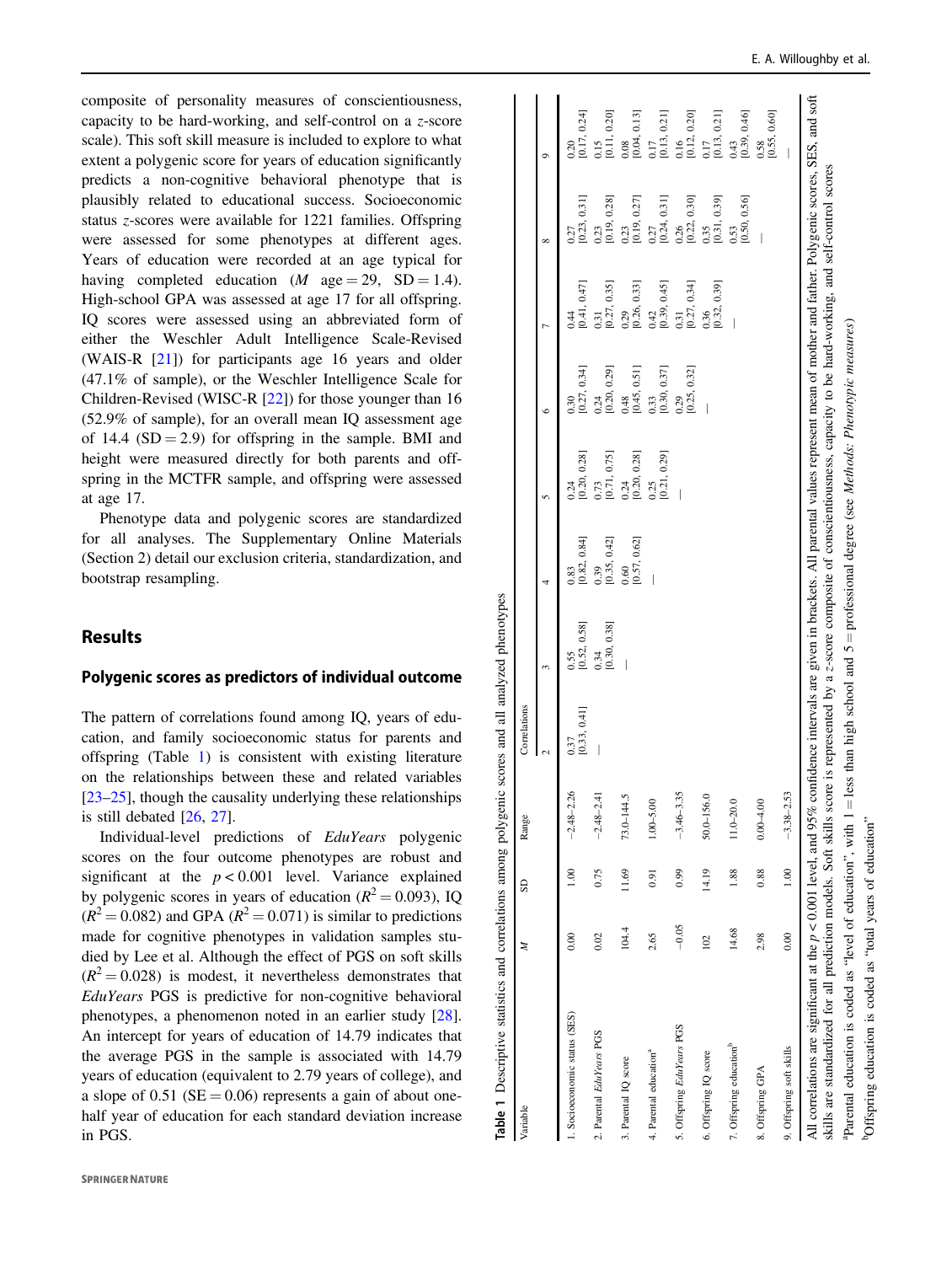#### <span id="page-4-0"></span>Predictions within twinships

EduYears PGS is a reliable predictor for individual outcomes, but within-family predictions can account for possible effects of the shared environment by examining whether sibling genetic differences are associated with differences in sibling outcomes. Dizygotic twins in the present sample (total pairs  $=$  415) are the same age, the same sex, and grew up in the same family environment, but only share an average of half of their genetic material identically by descent, and therefore have different polygenic scores for educational attainment. This makes these pairs useful for determining whether the random difference in variants associated with educational attainment inherited from the parents is a significant predictor of difference in outcome, thereby controlling for population stratification and passive gene–environment correlation effects [\[29](#page-8-0)]. Within-twinship predictions are made for *EduYears* polygenic score on outcome phenotypes years of education, IQ, GPA, and soft skills by using the difference score of each pair of dizygotic twins' PGS as the predictor for the difference score of each of the four outcome variables. For independence of comparisons, the results of these regressions are compared against individual predictions for monozygotic twins only (total pairs in sample  $= 808$ ).

In Table 2, the intercept and slope for each outcome variable, regressed on EduYears PGS, is shown alongside the standard error (SE) for both individual (MZ twins only) and within-twinship (DZ twins only) predictions. The PGS of individual (MZ) twins is a similarly robust predictor of each phenotype as in the full sample of all twins. Interestingly, the within-family coefficient for high-school GPA tends to be

(unstandardized) for EduYears PGS on four behavioral outcome phenotypes

| Phenotype                   | Intercept (SE) | $\beta$ -estimate (SE) |
|-----------------------------|----------------|------------------------|
| Individual predictions      |                |                        |
| Years of education          | 14.79 (0.06)   | 0.51(0.06)             |
| IQ                          | 102.73(0.43)   | 4.16(0.47)             |
| <b>GPA</b>                  | 3.04(0.03)     | 0.21(0.04)             |
| Soft skills                 | 0.04(0.04)     | 0.15(0.03)             |
| Within-twinship predictions |                |                        |
| Years of eduction           |                | 0.32(0.11)             |
| IQ                          |                | 2.24(0.72)             |
| <b>GPA</b>                  |                | 0.24(0.05)             |
| Soft skills                 |                | 0.10(0.07)             |

Individual predictions are based on the subset of the sample comprising only monozygotic twins  $(N \text{ pairs} = 808)$ , and withintwinship predictions on dizygotic twins  $(N \text{ pairs} = 415)$ , to ensure independence of observations. Within-twinship predictions are based on difference scores and have intercepts forced to zero

larger than the individual-level coefficient. This might be because DZ twins will mostly attend the same school, and GPA comparisons between students who attend the same school are more meaningful than comparisons between students who attend different schools. Only the within-twinship prediction for soft skills fails to reach sta tistical significance. This indicates that within the same dizygotic twinship, the twin with the higher *EduYears* PGS is significantly more likely to have a higher GPA, more years of education, and a higher IQ. These findings are highlighted in Fig. 2, which compares the size and significance of the standardized regression coefficients for an individual's PGS in predicting years of education, GPA, IQ, and soft skills to the withintwinship coefficients for the same predictor and outcomes. These findings are consistent with similar within-twinship comparisons conducted in an earlier study [[14](#page-8-0)]. The Supplementary Online Materials (Section 6) provide further discussion of these within-family comparisons and their interpretations (Supplementary Fig. S2).

## Parent polygenic scores and offspring outcomes

To test for direct effects of parental influence on offspring outcomes, we include parental EduYears PGS (mean of mother and father) along with offspring EduYears PGS as predictors of offspring outcomes. We found that parental *EduYears* PGS adds significant incremental  $R^2$  to offspring EduYears PGS in predicting actual years of education attained by the offspring, raising total variance explained in outcome from 9.3 to 11.1%  $(\Delta R^2 = 0.018, p < 0.001)$ ; Table [3\)](#page-5-0). While the offspring's  $\beta$ -coefficient of 0.566 (SE = 0.06) on its own translates to  $~6.8$  months of education gained for every standard deviation gained in the offspring's **Table 2** Individual and within-twinship regression coefficients<br>  $EduYears$  PGS, the parents' β-estimate of 0.477 (SE =



Fig. 2 Comparison of β-coefficients of offspring polygenic score (PGS) on outcomes between individual monozygotic twins  $(N \text{ pairs} = 808)$ and within dyzgotic twinship ( $N$  pairs = 415) for years of education, high-school GPA, IQ score, and soft skills. Error bars represent ± 1 standard error. All values are standardized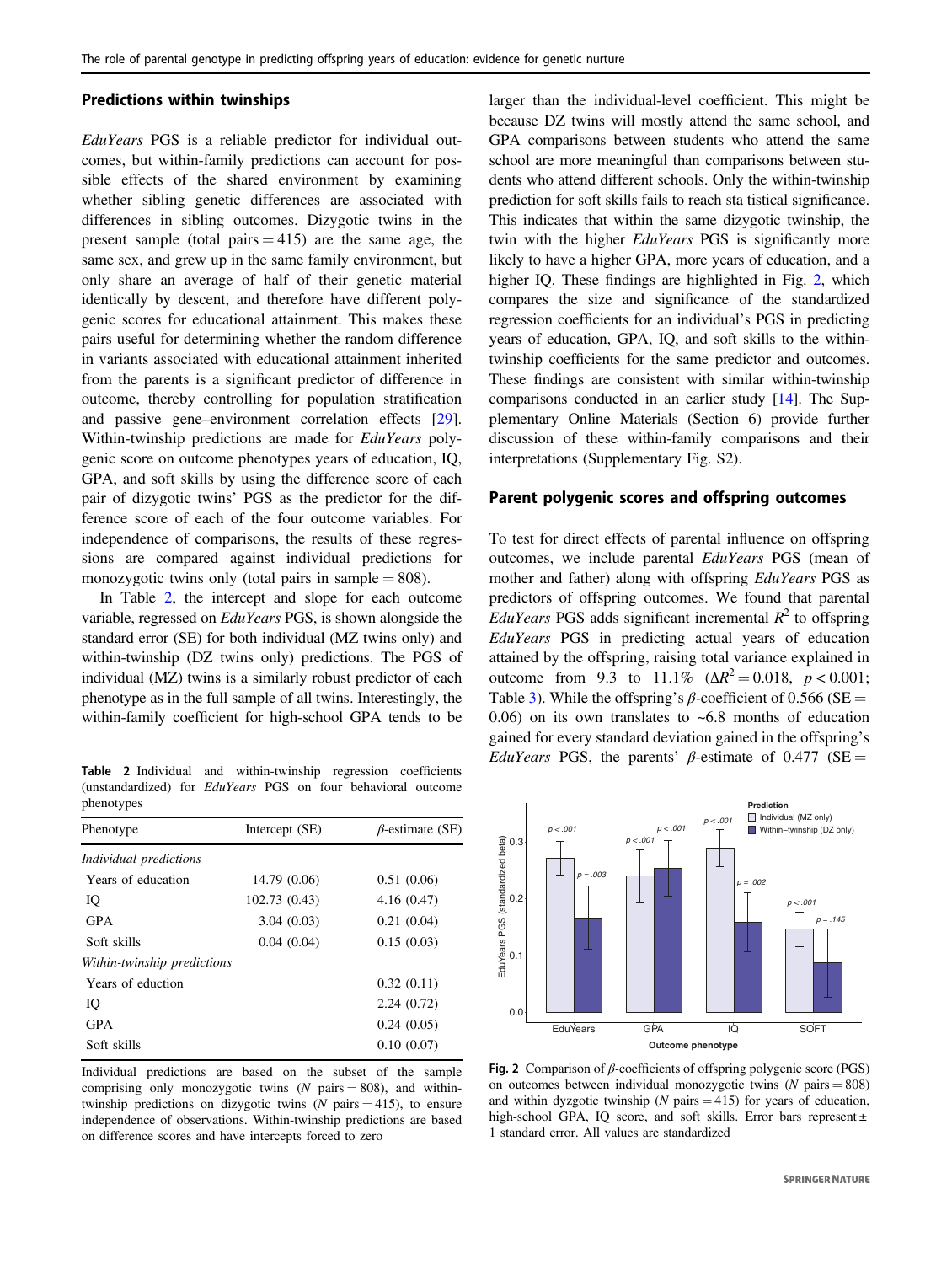<span id="page-5-0"></span>Table 3 Comparison of variance explained in six phenotypes by offspring polygenic score to variance explained by offspring PGS in addition to parent PGS

| Offspring                    | Model                  |                                                      |       |
|------------------------------|------------------------|------------------------------------------------------|-------|
| outcomes                     | Offspring<br>PGS alone | Offspring $+$ parent PGS                             |       |
|                              | Total $R^2$            | Parental $\Delta R^2$ ( <i>p</i> -value) Total $R^2$ |       |
| <b>Behavioral phenotypes</b> |                        |                                                      |       |
| Years of<br>education        | 0.093                  | $0.018$ (< $0.001$ )                                 | 0.111 |
| Ю                            | 0.082                  | 0.004(0.041)                                         | 0.085 |
| GPA                          | 0.071                  | 0.008(0.004)                                         | 0.078 |
| Soft skills <sup>a</sup>     | 0.028                  | 0.005(0.012)                                         | 0.033 |
| Physical phenotypes          |                        |                                                      |       |
| Height <sup>a</sup>          | 0.334                  | $< 0.001$ (0.665)                                    | 0.334 |
| BMI <sup>a</sup>             | 0.134                  | $< 0.001$ (0.551)                                    | 0.134 |

Behavioral phenotypes are predicted for offspring and parent using EduYears PGS. Physical phenotypes are predicted for offspring and parent using height and BMI PGS, respectively. Parent values represent the mean of mother and father. Total  $R^2$  for both offspring-only model and offspring + midparent model are significant at the  $p < 0.001$  level

a Indicates standardized phenotypes (z-scores)

0.099) in the full model predicts a gain of nearly 6 months in educational attainment of the offspring for every standard deviation of *parents' EduYears* PGS. IQ, GPA, and soft skills show a more modest association with parent PGS (all  $\Delta R^2$  < 0.009). These results indicate that parents' genetic value for educational attainment uniquely predicts their children's educational achievement, in a way that is not explained by children's own genetic value, consistent with the hypothesized operation of genetic nurture. Our estimate of genetic nurture affecting EduYears is larger than that of other studies (Supplementary Table S2), but not by enough to suggest substantial heterogeneity, as all studies are consistent with a ratio of direct causal effect to nurtureconfounded coefficient exceeding 0.6. Note that such a ratio is also consistent with the ratio of our within-family and individual-level coefficients (Fig. [2\)](#page-4-0) and the estimate of the EA3 authors, who used a more indirect method.

Polygenic scores and their accompanying phenotypes for two non-behavioral traits, BMI and height, are used as negative controls. While it is in- tuitively plausible that parents' genetic value associated with a complex behavioral phenotype could change their children's environment in important ways, it would be difficult to explain an effect of similar size on a physical property such as height. Offspring polygenic scores for height explain ~33.4% of the variance in actual height measured at age 17 in this sample of twins, and polygenic scores for BMI explain ~13.4% of the variance in BMI. In contrast to the 1.8% added by parental



Fig. 3 Bar plot showing the standardized beta coefficients of offspring polygenic score (PGS) alone on outcome phenotypes, offspring PGS when midparent PGS is added to the regression model, and midparent PGS in this multivariate model. EduYears PGS is predictor for Edu-Years, IQ, GPA, and SOFT phenotypes; height PGS and body-mass index (BMI) PGS are predictors for height and BMI phenotypes, respectively. Error bars represent  $\pm 1$  standard error

EduYears PGS, the parental PGS for both height and BMI add essentially 0.0% of incremental variance to offspring outcomes (coefficient  $p = 0.665$  and coefficient  $p = 0.511$ for height and BMI, respectively). A comparison of offspring and offspring + parent PGS models for height and BMI is shown in Fig. 3. This pattern of results, where the increment added to offspring outcome by parent PGS is much larger and less likely to be due to chance for Edu-Years than it is for BMI or height, provides further evidence that the parents' genes associated with educational attainment are influencing aspects of the offspring's environment that lead to differences in actual educational attainment.

# Socioeconomic status and other parental phenotypes as covariates

If parents' genes are changing something about their offspring's environment, it may be possible to detect this by adding covariates to the model and determining whether the coefficient of the parent PGS declines, as expected if the covariates are on the causal path from the parent PGS to offspring EduYears [[29,](#page-8-0) [30](#page-8-0)]. Family SES and parent IQ are two possible mediators. When each of these variables is added to the model where offspring PGS and parent PGS are both significant predictors of offspring years of education, the  $\beta$ -coefficient declines and the *p*-value increases for the parent PGS coefficient, but not for the offspring's own PGS. The effect is particularly dramatic for family socioeconomic status, which reduces both the coefficient and the  $\Delta R^2$  of parent PGS to close to zero on its own. We again used the physical phenotypes of height and BMI as negative controls. Figure [4](#page-6-0) shows that for both height and BMI, the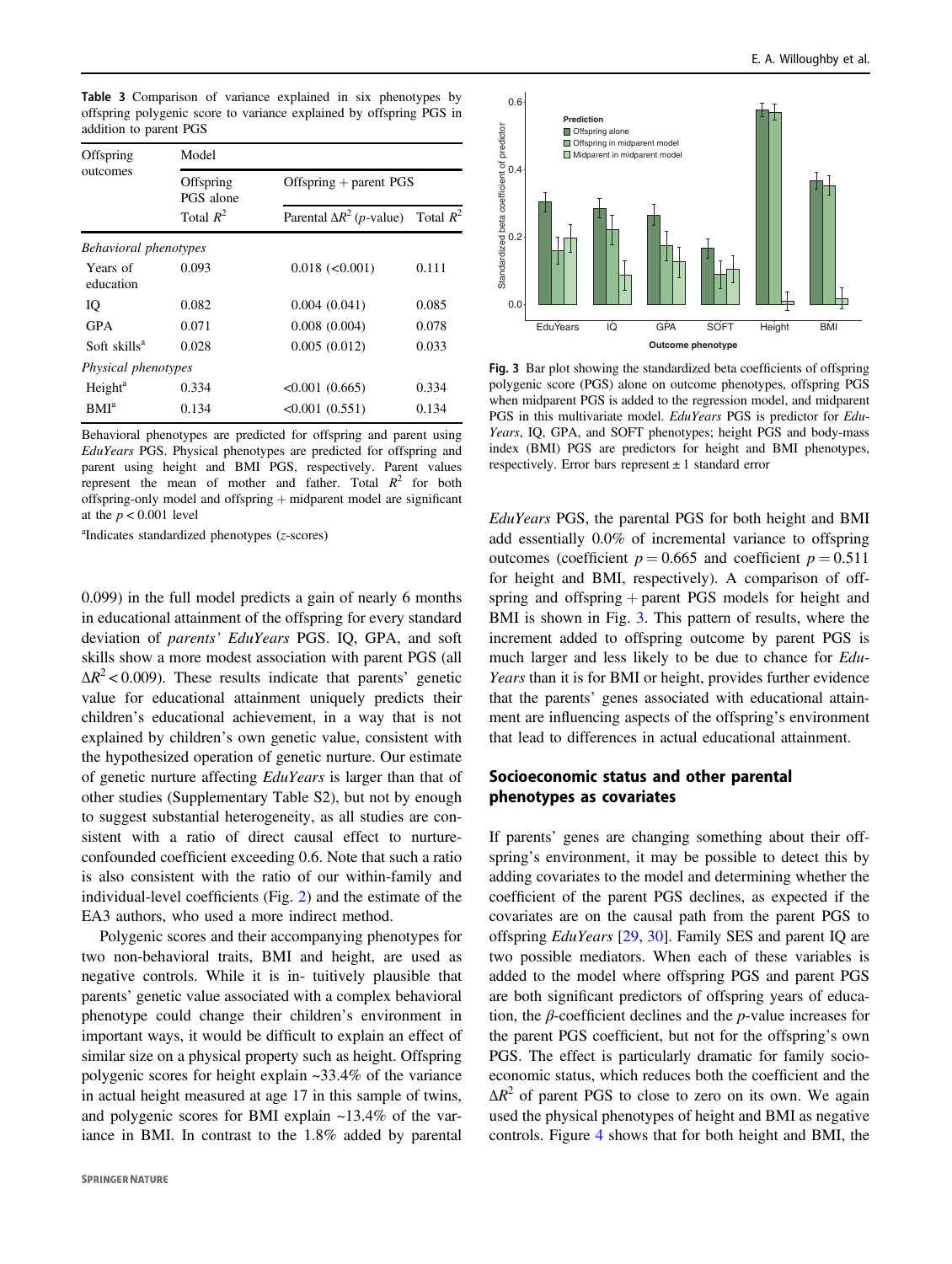<span id="page-6-0"></span>

**B** Offspring phenotype 0.20 EduYears **Ct** Height Standardized beta of parent PGS Standardized beta of parent PGS  $\overline{D}$  BMI 0.15 0.10 0.05 0.00 −0.05 Parent PGS alone **PROS** + IQ **PSES** arent PGS + SES + LG Covariates

Fig. 4 Line graphs comparing the effects of parent characteristics as covariates on a the incremental variance explained and b size of the standardized  $\beta$ -coefficient of parental polygenic score (PGS). Each

addition of the parental characteristics as covariates does not appreciably change the effect size and significance of parental PGS as a predictor, consistent with the use of these as negative controls detailed in Fig. [3.](#page-5-0) Supplementary Table S1 details the persistence of parental PGS as a significant predictor of offspring outcomes across a number of different parental characteristics as covariates.

# **Discussion**

Through the use of polygenic scores constructed from the largest GWAS of educational attainment yet conducted [\[9](#page-8-0)], we have provided evidence of causal mechanisms underlying the relationship between genotype and phenotype by examining the effects of these scores in a sample of families. While it is well known that genes can affect an individual's environment [\[31](#page-8-0), [32](#page-8-0)], and that observed environmental effects on phenotypes may be at least partially under genetic control [[33\]](#page-8-0), the study of these effects has historically been confined to traditional twin and family designs. The application of GWAS results to data from family units of parents and their twin offspring permits causal inference to be drawn from within-family prediction models that are robust against confounding. This design also enables us to use mean polygenic scores of mothers and fathers to predict offspring outcomes, thereby testing for the presence of genetic nurture. These techniques, which make use of "triangulation" [[34\]](#page-8-0) to elucidate an effect, have produced evidence consistent with environmental causation.

Our results indicate a difference in magnitude of the effects of "genetic nurture" on different outcomes. For

regression model used the parent and offspring PGS specific to its dependent variable (EduYears, height, or body-mass index (BMI)). The error bars in panel **b** represent  $\pm 1$  standard error

example, while polygenic score associations with education and IQ are of similar magnitude, trans-generational effects of parental genome on offspring outcomes—that is, "genetic nurture"—are smaller for IQ than for education. Although this is possibly a chance difference, this pattern of influence is consistent with the body of literature on how families affect children's outcomes, particularly the wellestablished finding from 50 years of twin studies that shared environment effects are substantial for educational attainment but are often negligible for IQ. The 2015 twin study meta-analysis conducted by Polderman et al. [\[2](#page-7-0)], for example, reports shared environment as explaining an average of 27% of the variance in educational attainment. By contrast, they report the average shared environment effect of "intellectual functions" at 12.3%. At the same time, it is noteworthy that the within-twinship association of PGS with IQ is attenuated by roughly 50% of the individual-level effect (Fig. [2](#page-4-0)). Given that our polygenic scores are constructed from a GWAS of years of education rather than IQ, it is unclear how this ought to be interpreted from this dataset. This finding should be investigated analytically and empirically in future research, taking note of changes in the magnitudes of heritable and environmental influences on IQ with age.

Socioeconomic status (i.e., a composite of parental education, income, and occupational status) emerges as a plausible explanation for the effect parents are able to have on their children's educational attainment. The finding that socioeconomic status and its correlates have substantial effect on the stratification of cognitive and educational outcomes is well-established in the behavior genetics literature, and they have recently been found to account for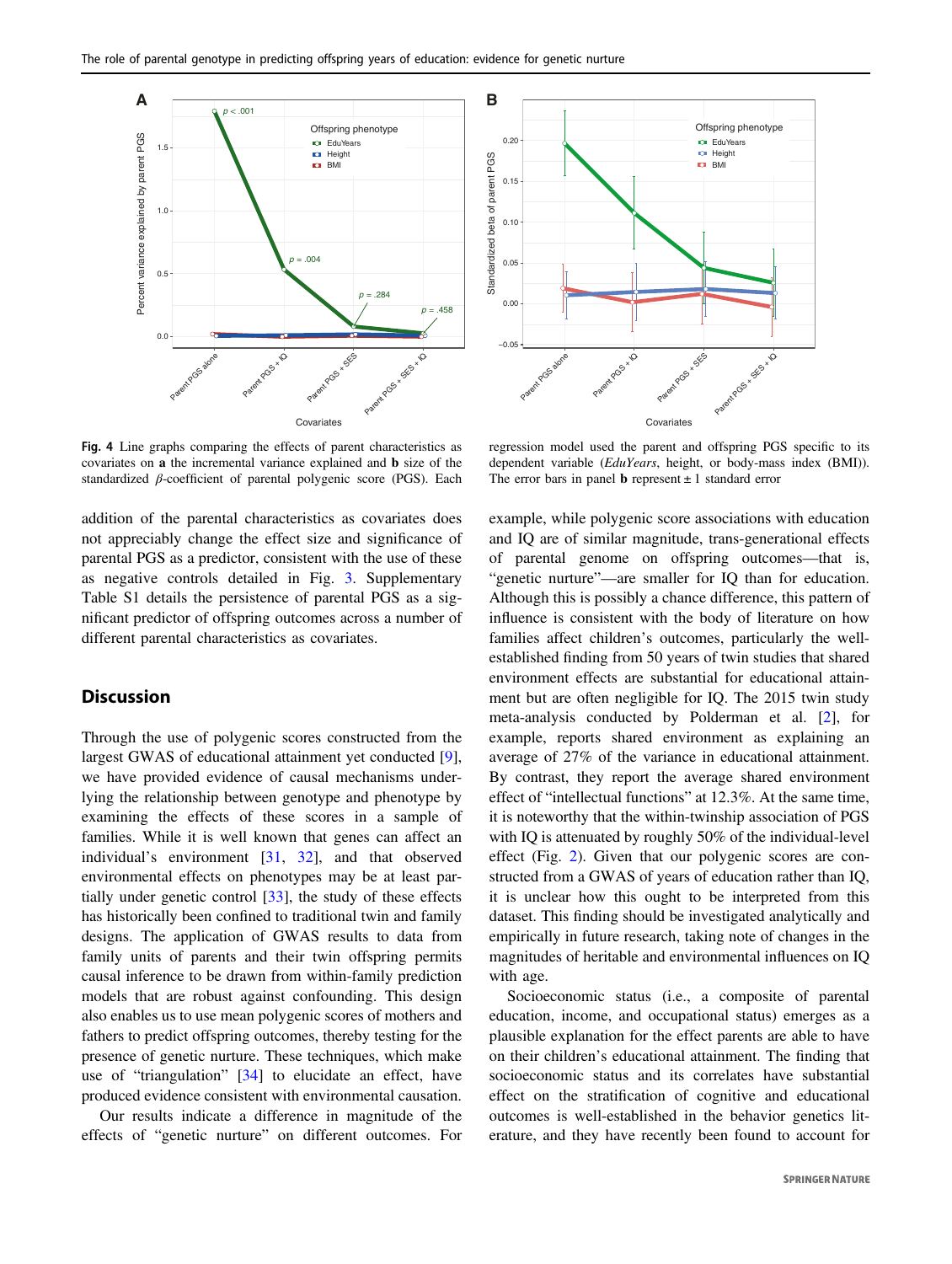<span id="page-7-0"></span>the majority of shared environment variance in education and IQ [[35\]](#page-8-0). Moreover, there are some plausible pathways between parental SES and offspring educational attainment: higher-SES parents may, among other things, be able to provide financial assistance to their offspring in obtaining a college education.

The use of BMI and height as negative controls adds further credence to the genetic nurture interpretation of the effect of parental genome on offspring years of education. The near-zero effect sizes for genetic nurture on these phenotypes as compared to years of education is consistent with the latter being a real effect. The causal pathway from parental attributes to offspring education is plausible, straightforward, and consistent with our covariate analysis of SES and other parental traits that may mediate genetic nurture. A similar pathway for BMI or height is difficult to conceive and certainly less straightforward: It is hard to imagine what mechanism would connect parental genetics to the height or BMI of their offspring other than simple genetic inheritance. For example, the height of a parent might change over time, since people tend to become slightly shorter as they age, but the propagation of any such change to the offspring's height seems highly unlikely. However, it is important to note that the existence of such a pathway might be more plausible in a population that has not developed in a modern environment where caloric intake is arguably excessive, and very likely at saturation in its ability to influence development. As such, nutrition is unlikely to be a mitigating issue for this finding in this population of Minnesotans, but care should be taken in generalizing the utility of these negative controls to other populations.

Although genomic methods can mitigate certain drawbacks of twin and adoption studies, these tools have their own limitations. Missing heritability is a perennial problem in GWA studies, and while each subsequent GWAS has shown that sample size dovetails with predictive value, we are still only able to explain a maximum of 13% of the variance in educational attainment with a polygenic score at this time. True causal inference is always difficult to establish in correlational genetic studies and our presented results, while consistent with a causal explanation of parental environment on offspring outcome, are no exception. Socioeconomic status as a mediating variable of this posited influence is a complex phenotype and could be correlated with any number of variables that contribute to a causal effect on offspring outcome, such as parents' level of education. Additionally, the generalizability of our findings is limited by the single point in time at which phenotypes such as IQ were measured in offspring. It remains an open question whether and to what extent the effects of "genetic nurture" persist or change across childhood into adulthood, with previous literature suggesting that development plays a

complex role in establishing genetic and environmental contributions to cognitive phenotypes [[36\]](#page-8-0).

The use of genome-wide association studies has opened up new possibilities in testing for the presence of environmental effects on phenotypes, and EA3 polygenic scores are our best genetic predictors of years of education yet constructed. By examining the net effect of genetic variants across generations, we can now directly test decades-old predictions about the passive interplay between genes and environment [\[4](#page-8-0), [29](#page-8-0), [31](#page-8-0), [37](#page-8-0)]. The available data may present further opportunities to detect gene–environment interaction, reciprocal sibling effects, the effects of ontogenetic development on genetic nurture, and bidirectional parent–offspring transmission, as well as to further understand the nature of parental phenotypes, such as socioeconomic status, and whether and to what extent they causally influence offspring phenotypes. In sum, we have provided direct quantitative-genetic evidence consistent with an enduring effect that parents can have on the educational outcomes of their children.

Acknowledgements Thanks to the Minnesota Center for Twin and Family Research staff for their expert management and synthesis of the data used in this study.

Funding The research reported here and the preparation of this manuscript were supported by grants from the U.S. National Institute on Alcohol Abuse and Alcoholism (AA09367, AA11886), the National Institute of Mental Health (MH066140), and the National Institute on Drug Abuse (DA05147, DA013240).

Author contributions MM, JJL, and AR developed the study concept. WGI performed original data collection and aided in concept development. EAW performed the data analysis and interpretation under the instruction and supervision of JJ. EAW drafted the manuscript, and JJL, MM, and WGI provided critical revisions. JJL performed the simulations and provided the theoretical arguments reported in the supplementary material. All authors approved the final version of the manuscript for submission.

#### Compliance with ethical standards

Conflict of interest The authors declare that they have no conflict of interest.

Publisher's note: Springer Nature remains neutral with regard to jurisdictional claims in published maps and institutional affiliations.

### References

- 1. Turkheimer E. Three laws of behavior genetics and what they mean. Curr Directions Psychol Sci. 2000;9:160–4. [https://doi.org/](https://doi.org/10.1111/1467-8721.00084) [10.1111/1467-8721.00084](https://doi.org/10.1111/1467-8721.00084)
- 2. Polderman TJ, Benyamin B, De Leeuw CA, Sullivan PF, Van Bochoven A, Visscher PM, et al. Meta-analysis of the heritability of human traits based on fifty years of twin studies. Nat Genet. 2015;47:702–9. <https://doi.org/10.1038/ng.3285>
- 3. Dudbridge F. Power and predictive accuracy of polygenic risk scores. PLoS Genet. 2013;9:e1003348. [https://doi.org/10.1371/](https://doi.org/10.1371/journal.pgen.1003348) [journal.pgen.1003348](https://doi.org/10.1371/journal.pgen.1003348)